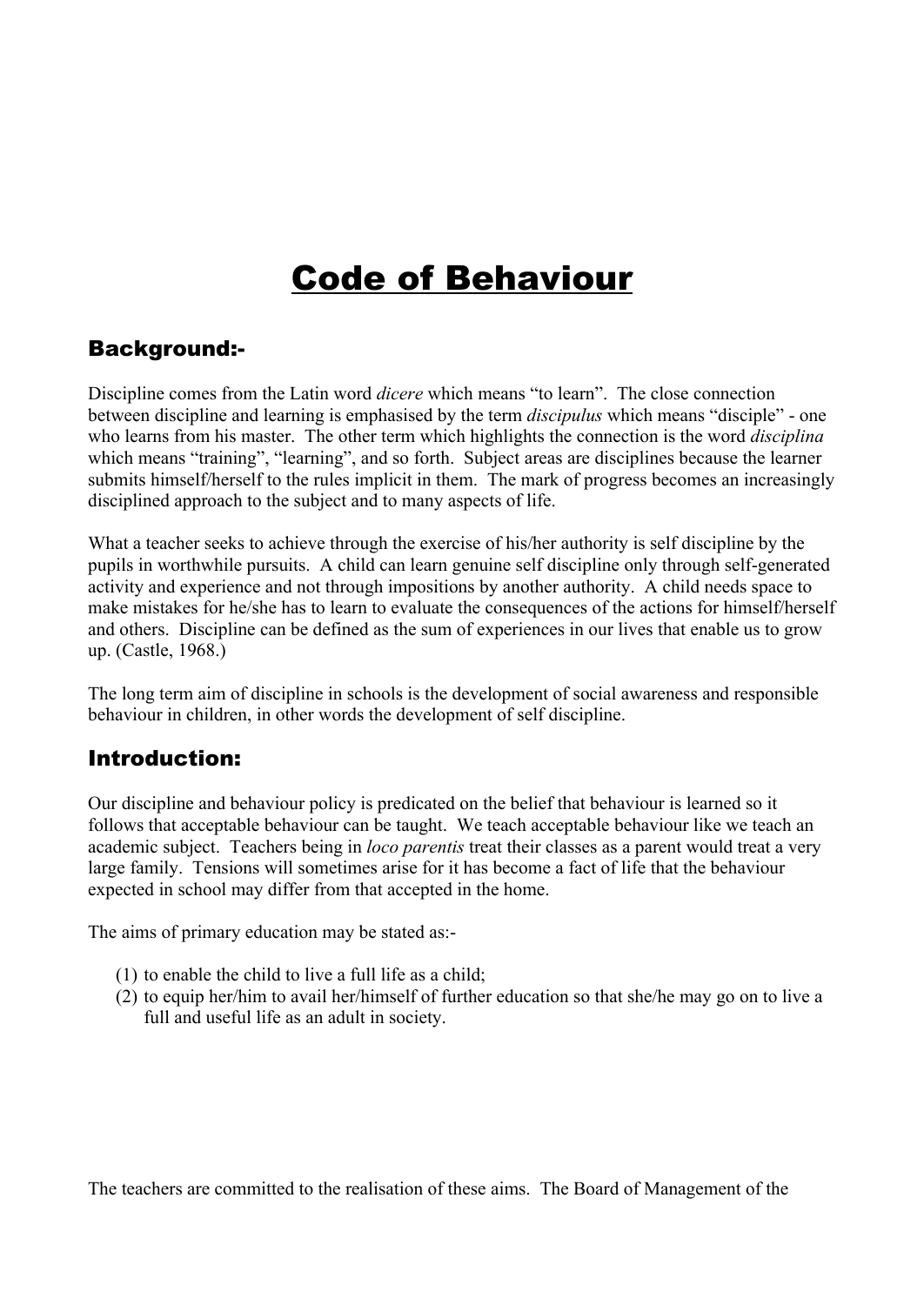school is committed similarly. Parents of children in this school have been strongly supportive of these aims for many years.

The ethos of our school is a major factor in establishing and maintaining high standards of behaviour and discipline. This means a strong sense of community within our school and a high level of co-operation among teaching staff and between staff, pupils, parents, Parents Association, Board of Management and ancillary staff.

All members of the teaching staff have been involved in planning the code. It has been ratified by the Board of Management.

In devising the code, consideration has been given to the particular needs and circumstances of this school. The aim is to ensure that the individuality of each child is accommodated while acknowledging the right of each child to education in a relatively disruptive free environment.

# The Code of Discipline aims to achieve:-

- 1. The efficient operation of the school.
- 2. The structuring of in-class discipline which prompts an efficient and stimulating environment.
- 3. The maintenance of good order and safety throughout the school day, including break times, sports activities and all movements between classes.
- 4. The development of self discipline in all pupils and care and courtesy towards others.
- 5. The development of self-esteem in the pupils and a true sense of one's self worth.
- 6. The development of respect for school buildings, all school property and the general school environment.

# Principles of our Discipline Policy

The school's policy is based on the principles of caring, fairness, respect, tolerance, compassion and courtesy. The attitude of the teaching staff will have a critical bearing on how successful the policy is likely to be. Staff shall consider themselves responsible at all times for the behaviour of children within sight or sound of them and shall respond promptly and firmly to any incident of unacceptable behaviour. However parents are also responsible for their children's behaviour in school.

If our school is to achieve a happy, secure environment where the children can develop and learn to their full potential, a positive, friendly, caring and encouraging atmosphere will provide a framework which promotes constructive behaviour and discourages unacceptable behaviour that is dangerous to oneself, others or which may be disruptive or anti-social. Therefore, every effort will be made by all members of teaching staff to adopt a positive approach to the question of behaviour in the school.

A central concept of our discipline policy is the basic fact that no child has to misbehave. They can make responsible choices. When anyone does misbehave, then he or she is making a positive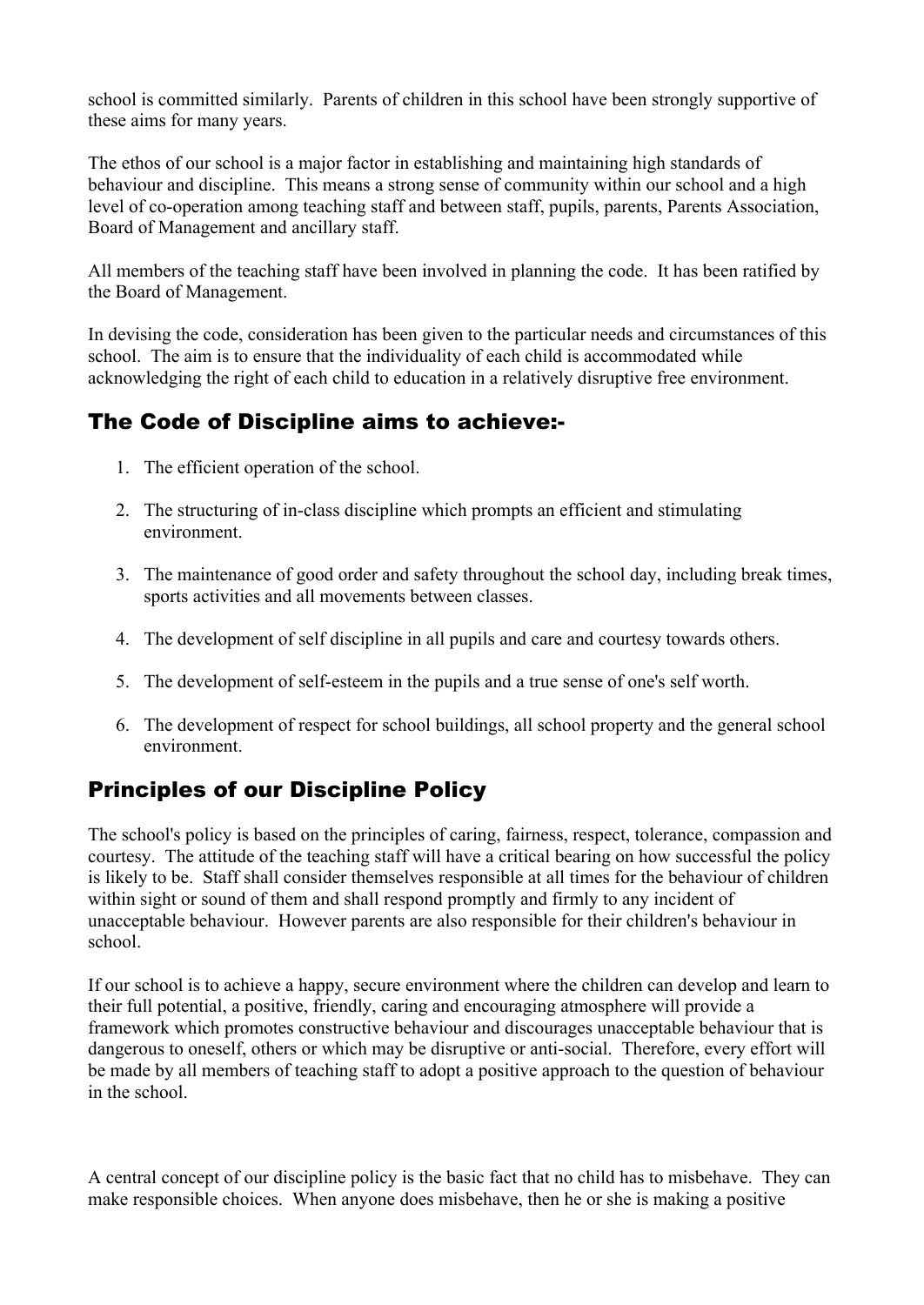choice to do so. Children can always choose to "behave". Pupils have to know that good behaviour brings desirable consequences and bad behaviour brings unpleasant consequences.

### Our policy has three chief elements:-

### **A. RULES**

Pupils are informed of expected and acceptable levels of behaviour.

### **B**. **REWARDS**

In order to encourage pupils to choose to follow these rules and guidelines, a system of praise, affirmation and positive feedback is in place.

### **C. BEHAVIOUR CHECKS**

Pupils who choose to break a rule will know that there will be consequences.

The school recognises the variety of differences that exist between children and the need to accommodate these differences.

# General

- 1. **Respect and courtesy:** Pupils are expected to behave in a responsible manner both to themselves and all others. They are expected to treat all other pupils, all members of staff and visitors to the school with respect and courtesy at all times. The use of any form of vulgarity or offensive language is unacceptable.
- 2. **Punctuality:** Pupils must be in on time for school each day and return to class punctually after breaks. The official opening time of the school is 8.50am. Class for infants ends at 1.30pm. All other classes end at 2.30pm. No responsibility is accepted for pupils outside of these times. Those collecting children from school should always be punctual. Lateness causes great anxiety especially for younger children.
- 3. **Safety when entering or leaving the school:** Children must walk when entering or leaving the school and must use the footpaths on the roadway. Cyclists must dismount and walk when entering or leaving the school. Courtesy and respect must be shown to the school bus driver. Pupils must walk when coming from the bus in the morning and when going towards in the evening. Pupils must remain seated when on the bus and behave in an orderly safe manner.
- 4. **Attendances/Absences:** Every absence of a child from school must be accounted for, either by parents/guardians calling to the school or forwarding a written note. If a child has to leave school early or be absent from school for part of the day, a written note must be forwarded to the class teacher in school. This is to ensure as far as possible the safety of children throughout school hours.
- 5. **Illness:**  Any infectious illness should be notified to the school immediately. Children should return to school only when fully recovered.

6. **Personal Property:**  Children must have their names on their coats and all personal property such as school books, copies etc. Pupils must keep their mobile phones switched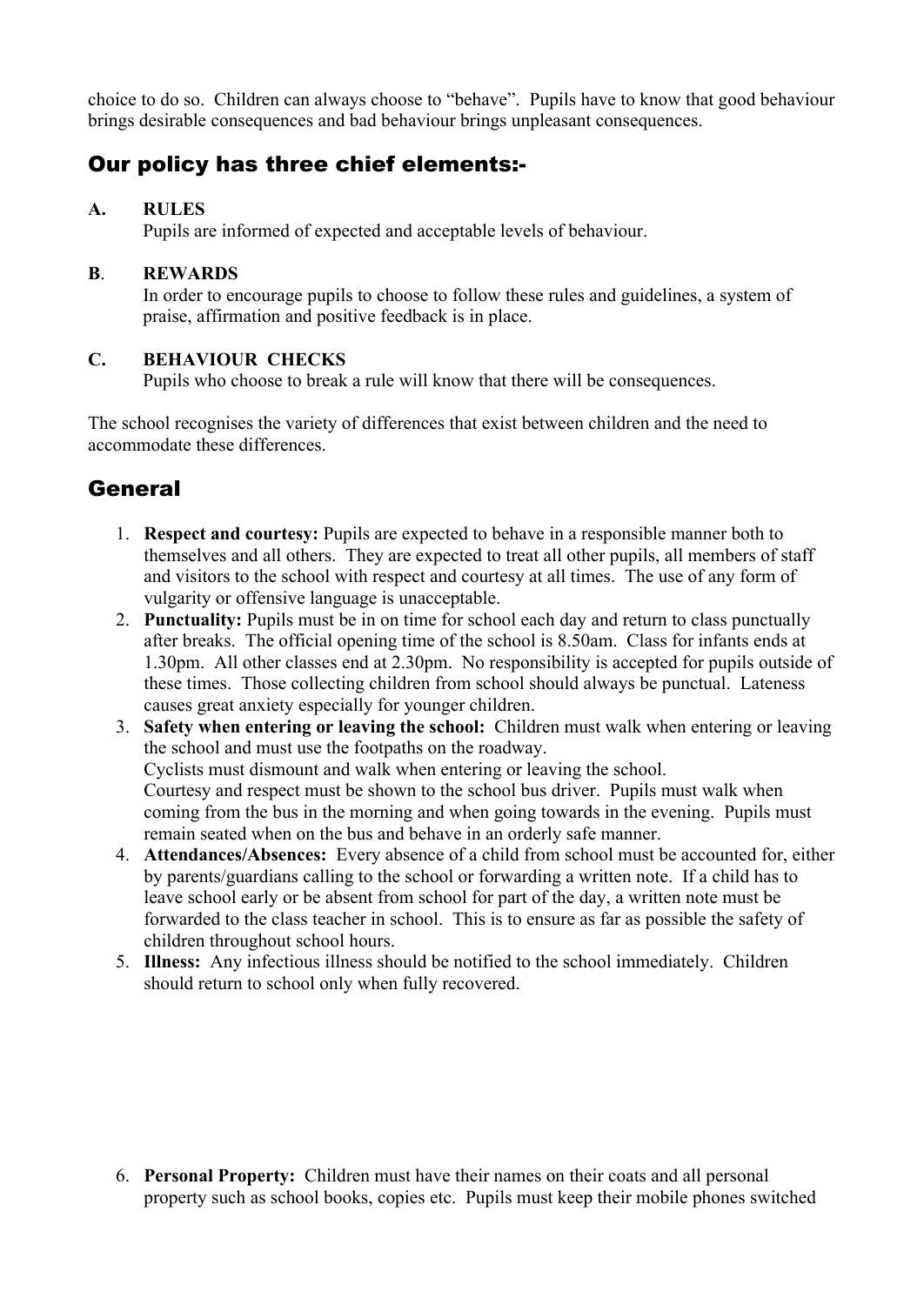off at all times while on the school premises.

**School Property:** Pupils must respect all school property and treat all school books and equipment with care. Parents will be held accountable for the cleaning, repair or replacement of any school property, books or equipment wilfully damaged or vandalized by their children.

**School Environment**: Pupils must keep the school environment clean and litter free. Pupils are expected to co-operate fully in any clean up activities organised by the teachers.

### Behaviour in Class

- 1. Pupils must have all books and materials or equipment required.
- 2. All pupils are expected to work to the best of their ability. Written work must be presented neatly.
- 3. Respect and courtesy are basic to classroom behaviour. Disrespectful behaviour towards other pupils, towards a teacher or ancillary member of staff or towards any visitors to the school is unacceptable.
- 4. Arrival and Dismissal pupils should enter and leave class quietly and safely.

### Behaviour out of Class

#### 1. **Corridors, toilets, yard areas**.

Pupils should treat others as they would wish to be treated themselves. Pupils should behave in an orderly manner at all times and must walk when going from one area to another within the school buildings. This is to ensure the safety of themselves and all others.

Pupils must not behave in any way which endangers others or themselves. Examples of behaviour which endangers are: roughness, fighting, kicking, striking, spitting, punching, tripping, throwing objects or verbal abuse. Teachers will seek to ensure that standards of safety are observed and shall prohibit games or activities considered to be dangerous. Any directions given by teachers on these matters are to be followed implicitly.

#### **2. Inclement weather**

On such days pupils stay in the senior classroom. They must observe implicitly any directions given by teachers and safety procedures must be followed at all times.

#### **3. Accidents**

A child involved in any accident or hurt in any way must report or be reported to the teacher on yard supervision or to any other available teacher. The teacher may decide to attend to the injuries or to bring the child to a doctor or hospital. Where necessary, parents will be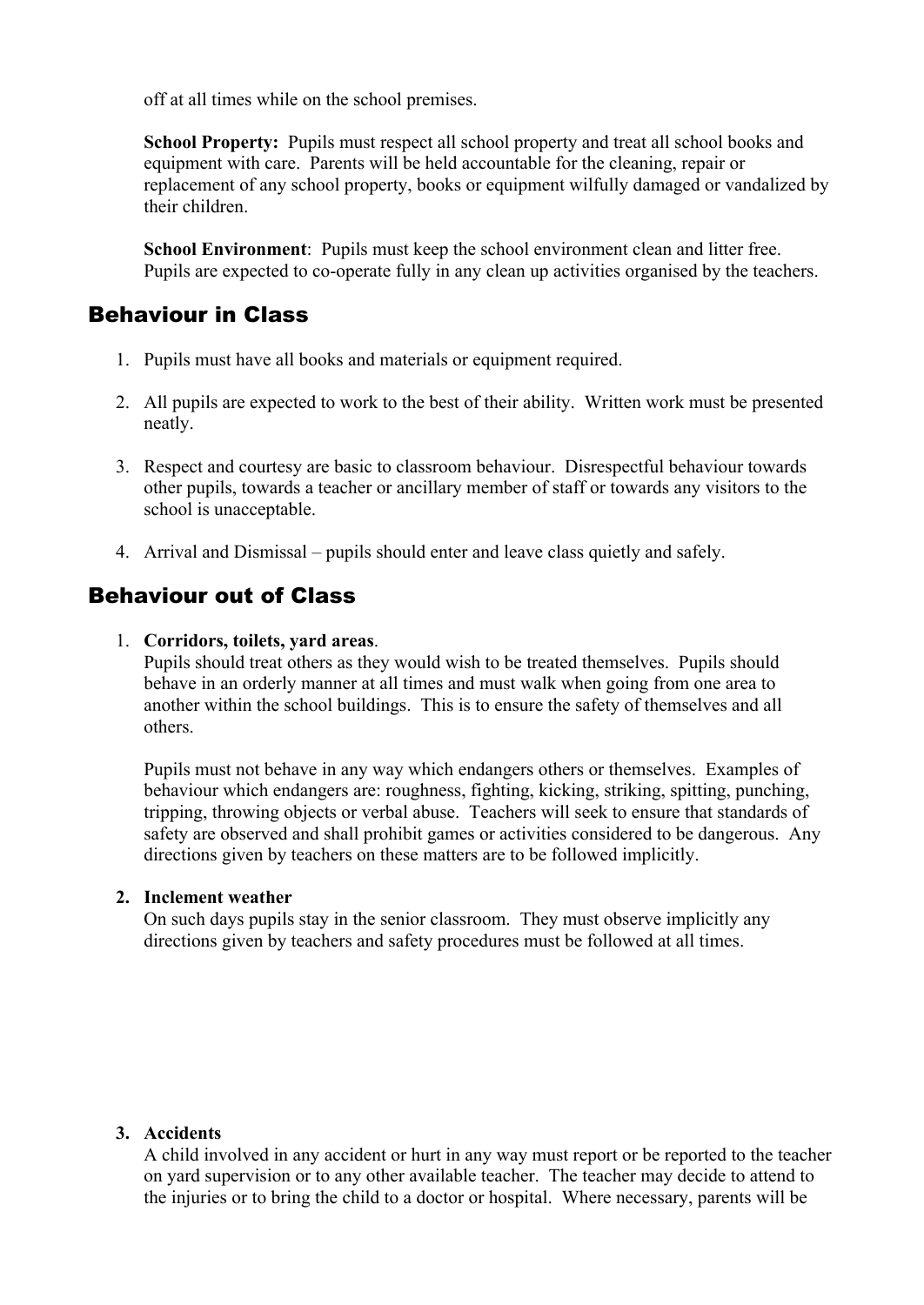informed or asked to bring the child home or the teacher may arrange for the child be brought home.

### **4. Bullying and Intimidation of Others**

This is always regarded as a very serious offense. All forms of threatening behaviour are unacceptable. Children must be able to attend school and to go home safely and without fears. If children are being bullied or threatened, either verbally or physically, teachers must be told so that the matter can be dealt with effectively.

Bullying clearly runs counter to the school philosophy of promoting the ideals of care and respect. It is instilled in the pupils that nobody has the right to make another feel uncomfortable by any action or by any use of language. Good relationships and respect are emphasised to counteract bullying behaviour.

As a matter of policy, we encourage disclosure of information where instances of bullying occur or are suspected. Pupils are made aware that since bullying is an affront to human dignity and a violation of personal freedom, disclosure is proper and necessary.

# Types of Bullying:

- 1. Physical.
- 2. Verbal.
- 3. Gesture.
- 4. Exclusion.
- 5. Extortion.
- 6. E-bullying. (Telephone, e-mail, text messages.)

The school will insist that children who are bullying shall be brought to school in the morning and collected each afternoon by their parents until the matter is resolved. These children may also have to be brought home at lunchtime.

### **Any parent who feels their child is being bullied should contact the class teacher or the principal in complete confidence without delay.**

# Affirming Positive Behaviour

As teachers we realise that positive reinforcement of good behaviour leads to better self-discipline and we place a greater emphasis on rewards and incentives than on sanctions. We endeavour when possible to use positive language and reward good behaviour.

### Strategies/Incentives used

- A quiet word or gesture to how approval.
- A comment on a child's exercise book.
- A visit to another class or Principal for commendation.
- Praise in front of class group.
- Delegating some special responsibility or privilege eg. ring bell, collect copies etc.
- Merit systems for good behaviour eg. stickers/stars.

# Very Serious Unacceptable Behaviour

Examples that are considered very serious: stealing, bullying or threatening others, making abusive, insulting, offensive or insolent remarks, laughing or jeering at others mistakes or disabilities, wilful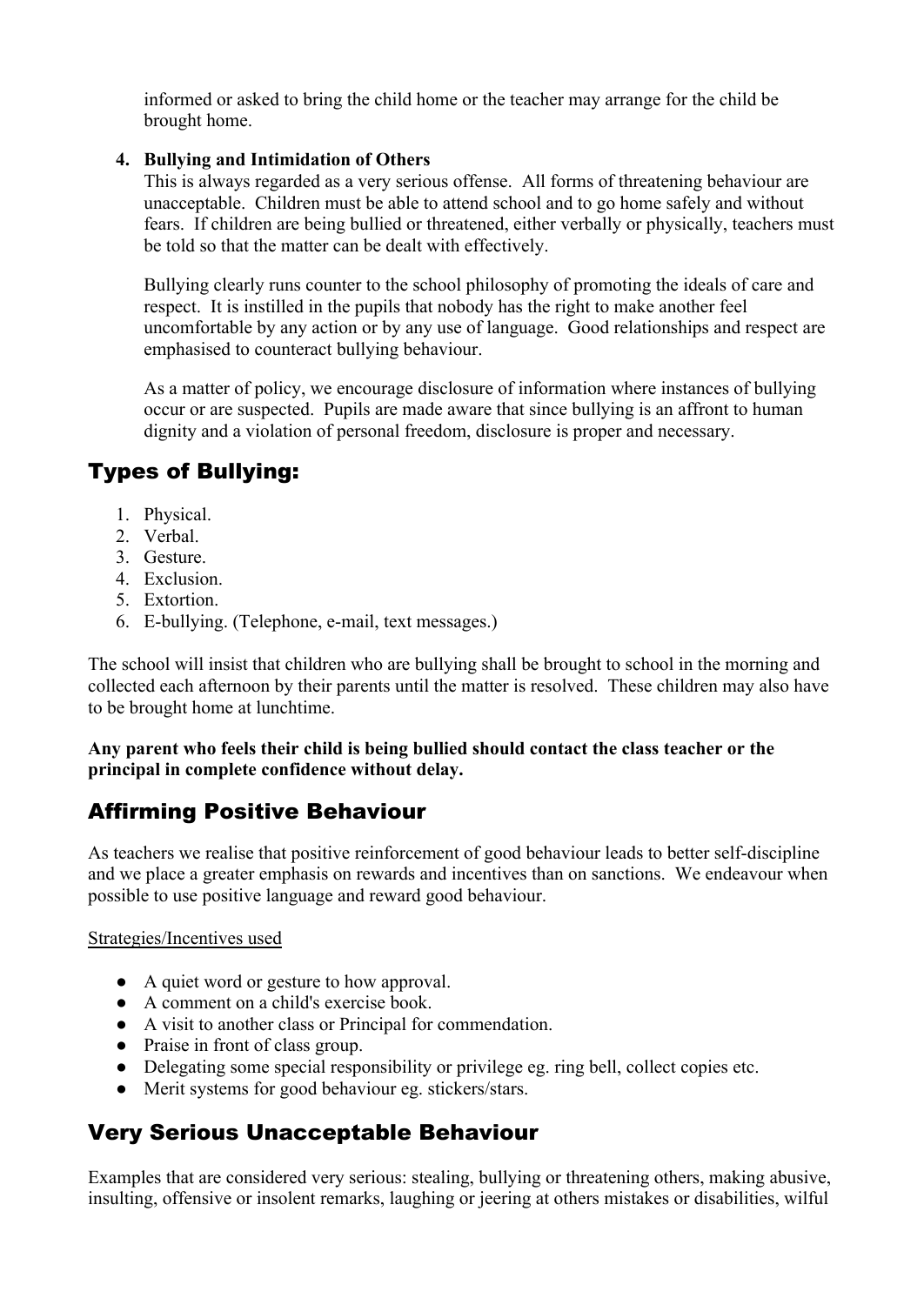damage to school buildings, furniture, books, equipment or the property of others, fighting, telling untruths, showing disrespect to teachers or other school employees, school bus driver, disrupting lessons by causing distraction, shouting and not working to the best of one's ability, being lazy in starting work or deliberately wasting time, being generally rowdy, aggressive, rough, spitting, being unhygienic, disturbing other children at work, being disobedient or defiant, leaving school grounds without permission, not having valid reason for absences.

These are dealt with from stage 2 up. Bullying is dealt with at stage 3.

# Serious Unacceptable Behaviour

Examples considered serious are: making rude signs or annoying gestures, using vulgar or bad language, being late often, copying work from others, not sharing with others, not completing school tasks, being inattentive during class work, not completing homework without a valid reason, entering classrooms without permission, littering in building or school grounds.

# Minor Unacceptable Behaviour

Talking out of turn in class (if there is a repeated pattern, this is considered serious).

### Sanctions plus Strategies to show disapproval of Unacceptable Behaviour.

Positive encouragements and reinforcement are regarded as primary in helping pupils to develop responsibility, a positive attitude and self discipline. However when a student wilfully disregards school rules and infringes on the rights of others to participate in an ordered and structured learning environment, sanctions may be needed. The overall responsibility for discipline within the school rests with the principal. Each teacher has responsibility for the maintenance discipline within the classroom while sharing a common responsibility for good order within the school. In the event of reasoning with the pupil not being successful the following strategies will be used to show disapproval of unacceptable behaviour.

### **Stage One:**

After receiving warnings, detention during a break will occur, (a short break will be afforded). If there is no improvement in behaviour we move on to stage two.

### **Stage Two**:

After receiving warnings and detention during break a written note will be sent home to be signed by parents. If there is still no improvement in behaviour we move on to stage three.

### **Stage Three:**

Warning and detention. Loss of privilege and parents are contacted regarding child's ongoing misbehaviour.

### **Stage Four:**

Suspension. If there is no improvement in behaviour the Chairperson of the Board of Management will be informed. The parents will be requested to come to the school and the pupil will be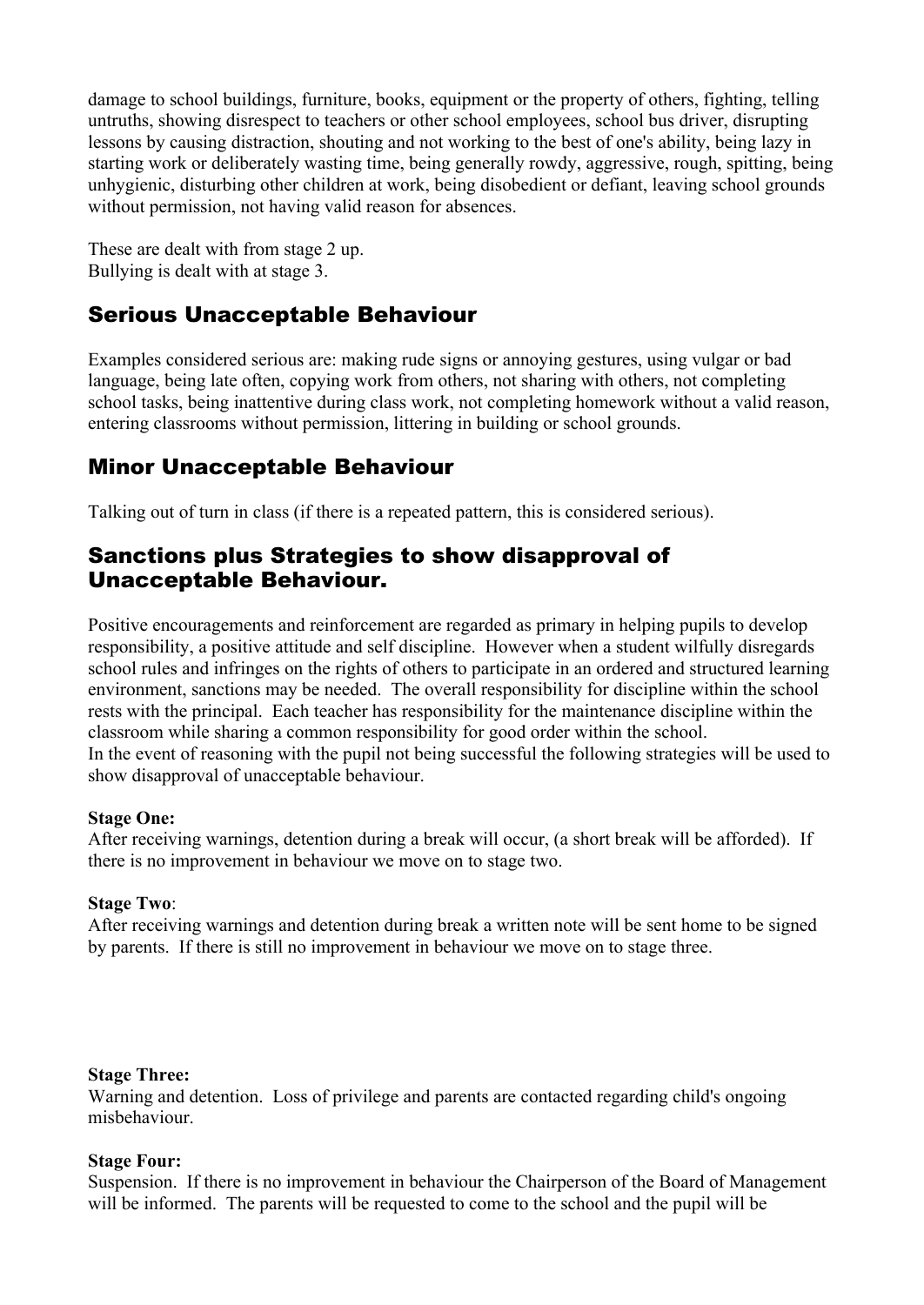suspended for a period. Suspension will be in accordance with the terms of Rule 130 (5) of the Rules for National Schools.

Some very serious discipline matters are only dealt with from stage three up. In the case of gross misbehaviour the Board shall authorise the Principal to sanction an immediate suspension, pending a discussion of the matter with the parents.

Expulsion may be considered in an extreme case, in accordance with Rule 130 (6).

### Effectiveness of our Discipline Policy lies with all partners in education.

# Board of Management's Responsibilities

- Provide a comfortable, safe environment.
- Support the Principal and staff in implementing the code.
- Ratify the code.

# Principal's Responsibilities

- Promote a positive climate in the school.
- Ensure that the Code of Behaviour is implemented in a fair and consistent manner.
- Arrange for review of the Code, as required.

# Teachers' Responsibilities

Support and implement the school's code of behaviour.

- Create a safe working environment for each pupil.
- Recognise and affirm good work.
- Prepare school work and correct work done by pupils.
- Recognise and provide for individual talents and differences among pupils.
- Be courteous, consistent and fair.
- Keep opportunities for disruptive behaviour to a minimum.
- Deal appropriately with misbehaviour.
- Keep a record of instances of serious misbehaviour or repeated instances of misbehaviour.
- Provide support for colleagues.
- Communicate with parents when necessary and provide reports on matters of mutual concern.

# Pupils' Responsibilities

- Attend school regularly and punctually.
- Listen to their teachers and act on instructions/advice.
- Show respect for all members of the school community.
- Respect all school property and the property of other pupils
- Avoid behaving in any way which would endanger others.
- Avoid all nasty remarks, swearing and name-calling.
- Include other pupils in games and activities.
- Bring correct materials/books to school.
- Follow school and class rules.